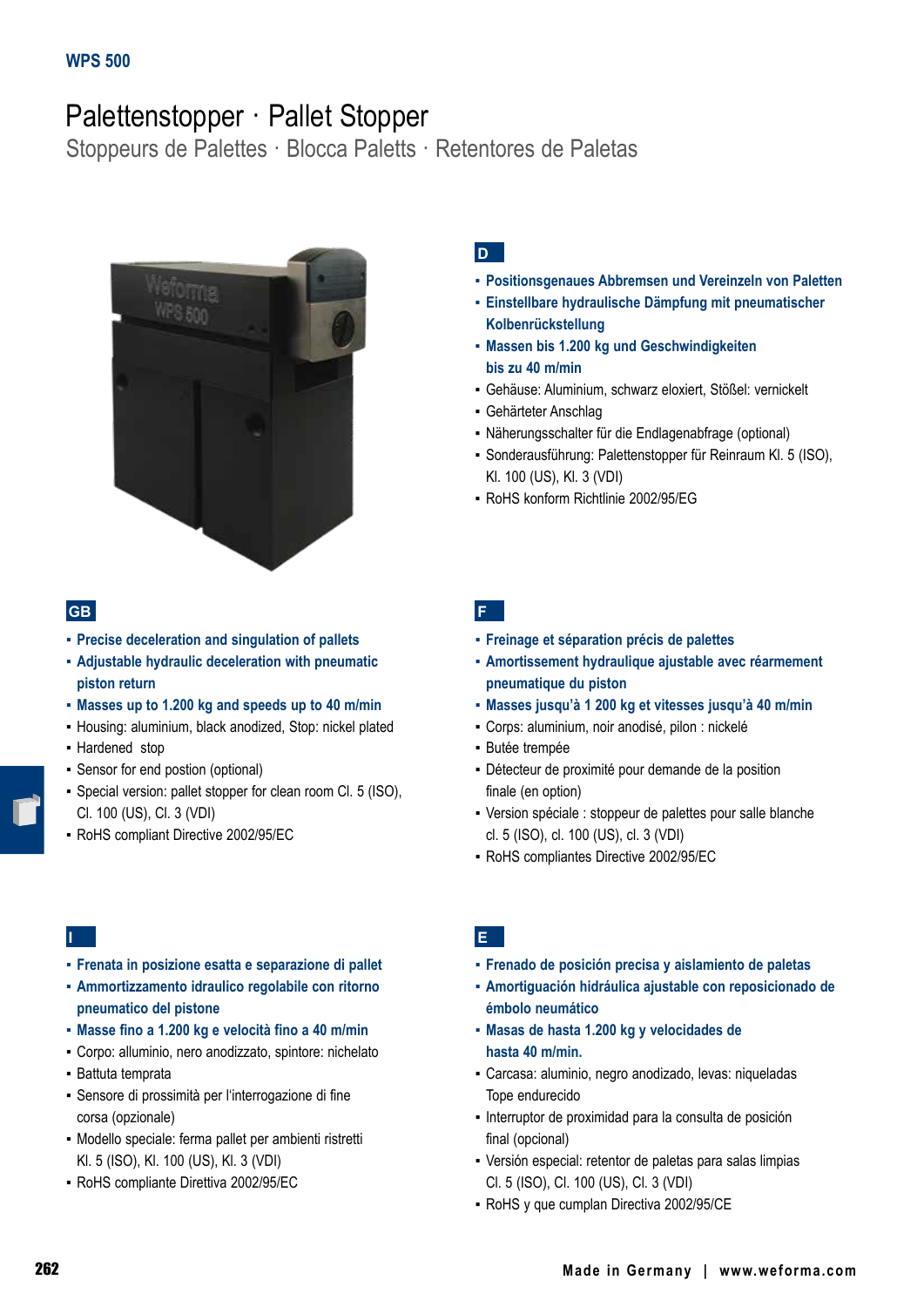

### **LEISTUNGEN ▪ PERFORMANCE ▪ CARATTERISTICHE TECNICHE ▪ CARACTERÍSTICAS TÉCNICAS**

| Geschwindigkeit<br>Speed • Vitesse<br>Velocità - Velocidad |                                                | 6 m/min    | 9 m/min | $12 \text{ m/min}$ | $18 \text{ m/min}$ | $24$ m/min | $30 \text{ m/min}$ | $40$ m/min | Masse • Mass<br>Masse • Massa<br>Masa | Reibung • Friction<br>Friction - Attrito<br>Fricción | Antriebskraft - Propelling force<br>Force motrice . Forza motrice<br>Fuerza motriz |
|------------------------------------------------------------|------------------------------------------------|------------|---------|--------------------|--------------------|------------|--------------------|------------|---------------------------------------|------------------------------------------------------|------------------------------------------------------------------------------------|
| <b>WPS 500</b>                                             | Masse • Mass<br>Masse • Massa<br>Masa $-$ (kg) | $7 - 1200$ | $-1200$ | $7 - 1200$         | $7 - 1200$         | $7 - 1000$ | $7 - 600$          | $-300$     | 40 - 1200 kg                          | $0,07 \mu$                                           | min. 35 N                                                                          |

## **TECHNISCHE DATEN D GB**

| <b>Druckbereich</b> | $4 - 8$ bar     |
|---------------------|-----------------|
| <b>Druckluft</b>    | aufbereitet     |
| Schlauchdurchmesser | $6 - 8$ mm      |
| Hub horizontal:     | $20 \text{ mm}$ |
| Hub vertikal:       | $15 \text{ mm}$ |
| Gewicht             | $3,8$ kg        |

# **SPECIFICATIONS**

| <b>Working Pressure</b> | $4 - 8$ bar     |
|-------------------------|-----------------|
| <b>Compressed Air</b>   | treated         |
| <b>Tube Diameter</b>    | $6 - 8$ mm      |
| Stroke horizontal:      | $20 \text{ mm}$ |
| Stroke vertical:        | $15 \text{ mm}$ |
| Weight                  | $3,8$ kg        |

## **E** DONNÉES TECHNIQUES

| <b>Pression de service</b> | 4 - 8 bar       |
|----------------------------|-----------------|
| Air comprimé               | conditionné     |
| Diamètre du tube           | $6 - 8$ mm      |
| Course horizontale:        | $20 \text{ mm}$ |
| Course verticale:          | $15 \text{ mm}$ |
| Poids                      | $3,8$ kg        |

# **DATOS TÉCNICOS E**

| Área de impresión    | 4 - 8 bar       |
|----------------------|-----------------|
| Aire comprimido      | preparado       |
| Diámetro de manguito | $6 - 8$ mm      |
| Carrera horizontal:  | 20 mm           |
| Carrera vertical:    | $15 \text{ mm}$ |
| Peso                 | $3,8$ kg        |

#### **Bestellhinweis Näherungsschalter**

**E** DATI TECNICI

**Range pressione** 4 - 8 bar **Aria compressa** trattata Sezione tubo<br>
6 - 8 mm **Corsa orizzontale:** 20 mm **Corsa verticale:** 15 mm **Peso** 3,8 kg

Standardausführung: ohne Näherungsschalter-vorbereitung (z.B. WPS 500) "NV" Ausführung: mit Vorbereitung für Näherungsschalter (z.B. WPS 500-NV)

Zubehör Seite 276 • Accessories Pages 276 Accessoires Page 276 • Accessori Pagina 276 Accesorios Página 276

#### **Ordering information proximity switch**

Standard version: without preparation for proximity switch (e.g. WPS 500) "NV" Version: with preparation for proximity switch (e.g. WPS 500-NV)